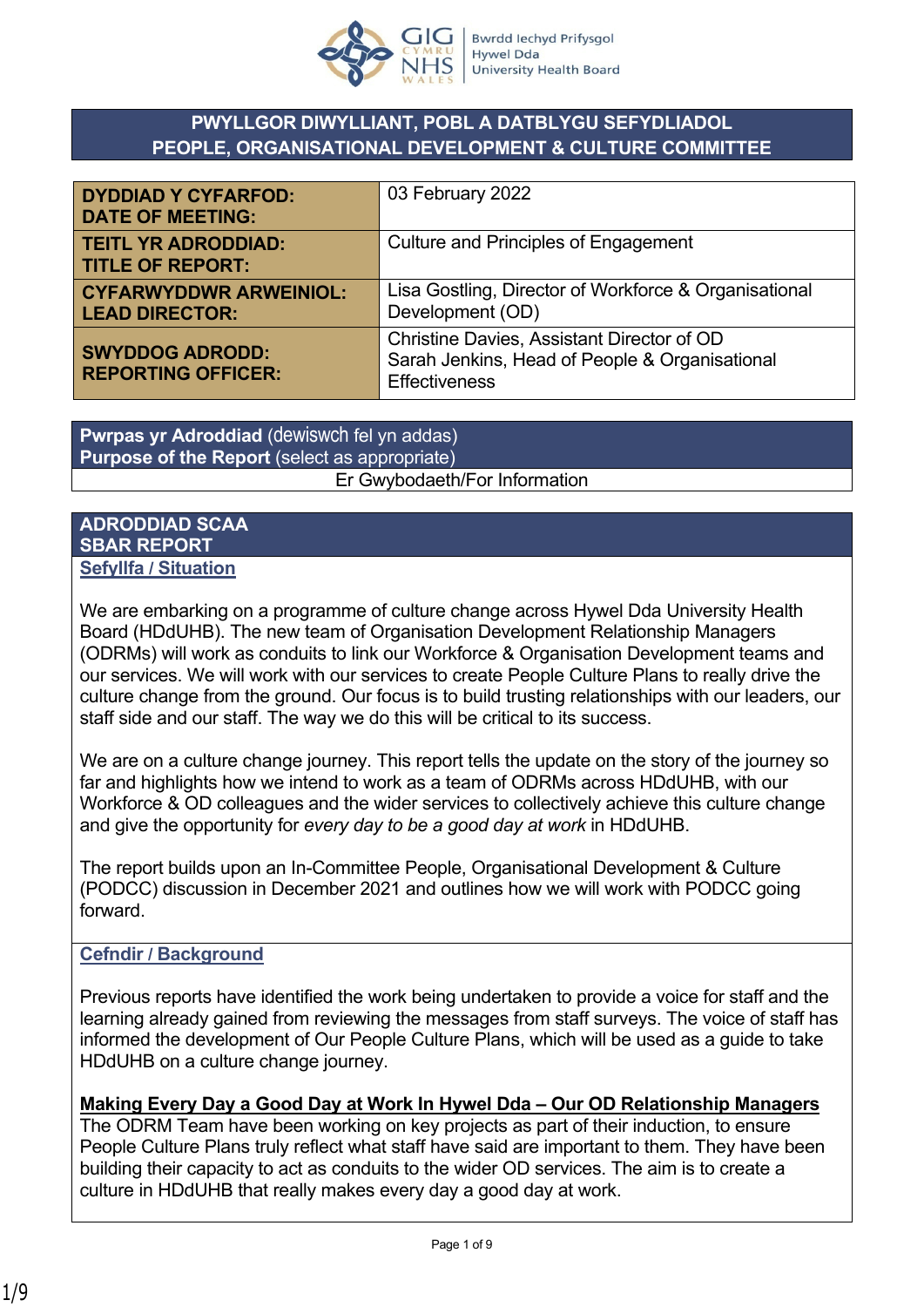

# **OUR CULTURE**

We want to create a Compassionate, Collaborative and Appreciative Culture in Hywel Dda where everyone can be their best selves at work. A great place to work which is inclusive in our approach so everyone, regardless of role, band, background has the potential to have

a good day at work.



The OD People Culture Plans have been co-created with Trade Union colleagues, and focus will be on the following themes as the cultures across our services are better understood: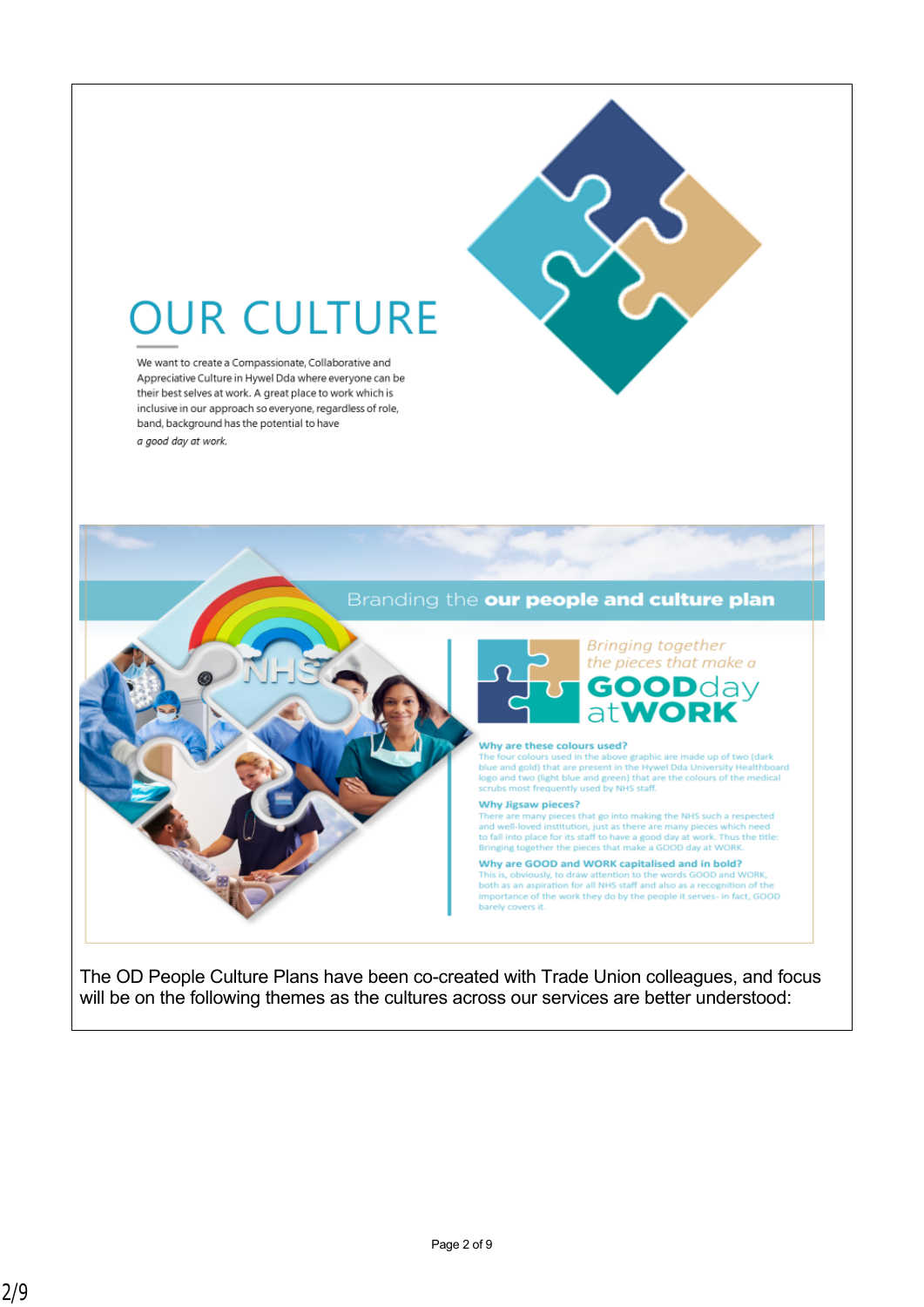

#### Current Focuses:

- *Having a Voice & Being Heard* this is the cornerstone of what People Culture Plans should be based on. "*Keeping our staff in the driving seat*" for all we do. We will ask them how they want us to engage (personal, media, writing, groups, etc.).
- *Wellbeing, Safety & Trust* this aligns with having a voice and being heard. We will not hear our staff's voices unless we have this. So they sit hand in hand. It is recognised our system pressures and staffing levels will have a big impact on this.
- *Our compassionate leadership* we need to tap into the leadership potential to enable any culture change that could happen. We need to get our leaders to recognise their role in leading people and how compassion can really motivate performance. It is also intrinsic to our values in HDdUHB.
- *Healthy Working Relationships* linked to our national Agenda with the introduction of the Respect & Resolution Policy.
- *Retention* we want to make sure our staff stay with us, enjoy their time and be their best selves at work.

### **Asesiad / Assessment**

### **The way we would like to work with PODCC to respect the trust we want to build**

Our interventions will require confidentiality, respect and trust. Our role is to build great relationships. We want to focus on creating space where wellbeing, safety and trust is at the heart of our interventions, not only within the ODRM Team, but across OD and wider in Workforce & OD. It is a cornerstone of our People Culture Plans. We have to be the change we want to see.

We have created "Our Guiding Principles" to ensure we all appreciate and understand how we will work with our staff and services (Please refer to Appendix 1).

We need to ensure that our brilliant people have a voice in HDdUHB. They will not do this unless they feel safe and trust us. It is why "*Having a Voice and Being Heard*" and "*Wellbeing, Safety & Trust*" are cornerstones of our People Culture Plans. This is what staff have said are important to them. We recognise that the past 20 months has been one of the most challenging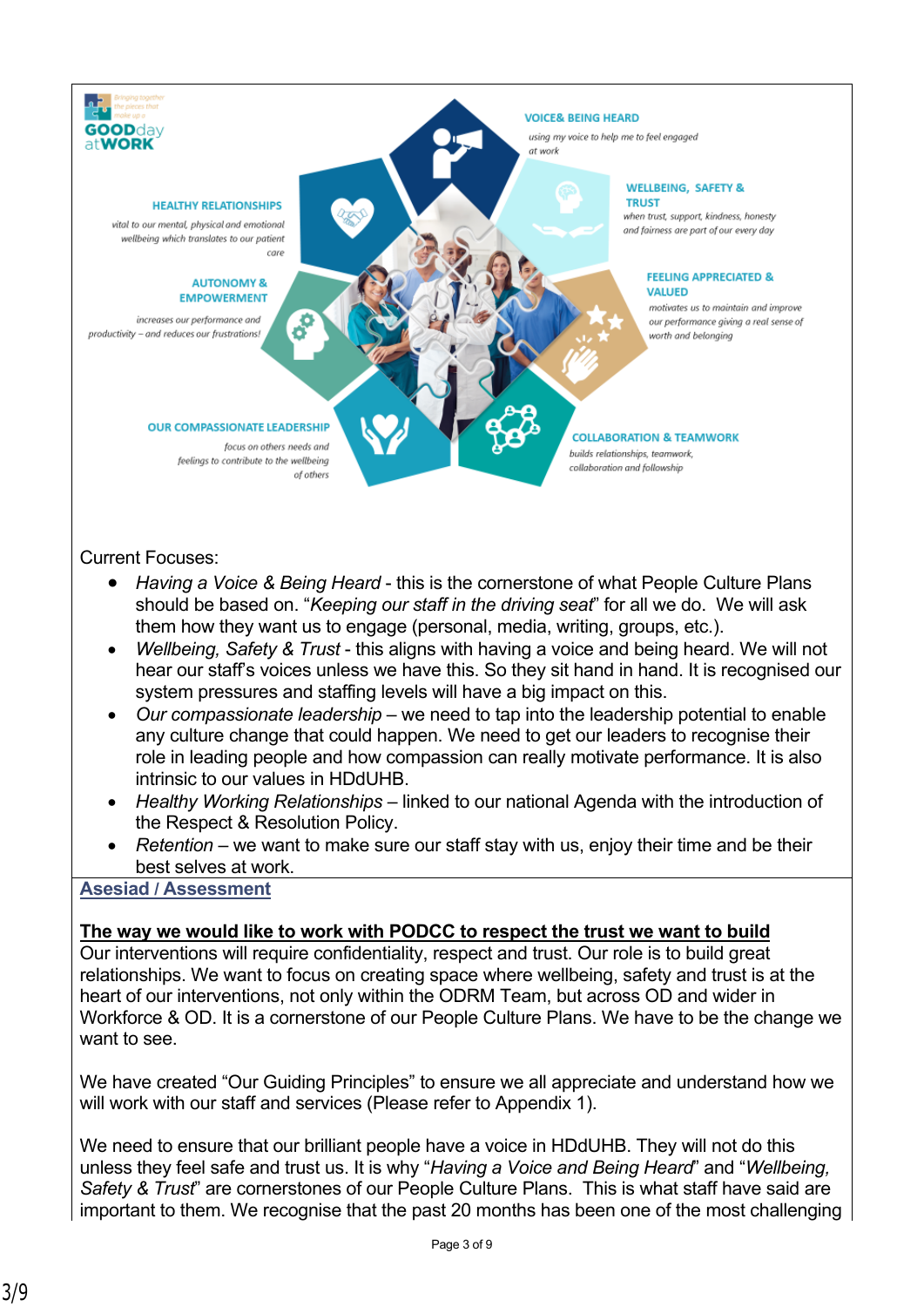experiences for our staff in their roles and their lives. Indeed this winter is likely to be one of our most challenging. We are committed to ensuring we value our staff's opinions and work with them to create a great place to work. Even when things are challenging, we can still create an environment that nurtures, appreciates and supports our staff wellbeing and experience. With this comes a responsibility and a privilege. We need to take what is said respectfully and ensure we respect the trust placed in us to use the information to do the right thing and make a difference.

For our staff and leaders to come forward and speak to us, various components need to be in place:

- An executive sponsor, to ensure that appropriate action can be taken arising from what we hear;
- Such work could involve complex personal relationship/professional code/professional challenges etc. It is therefore important not only to have executive sponsorship, but also support through the general management line, together with Nursing, Medical and Therapies professional lines. This will enable any action that needs to be taken;
- The purpose is to help us learn as an organisation and address cultural challenges; this takes time and requires influence and coaching;
- Our aim is to deal with the heat in the system, and also with the longer-term cultural challenges. Only by focusing on the latter can we ensure a grounding to change our culture.

It is essential that we are trusted in what we do. That our interactions are confidential, but that we provide sufficient information in terms of themes and interventions for assurance. This is how we will report and deal with any "heat" issues to ensure appropriate updates as and when it is appropriate. We recognise it is also important to consider when we move an issue from In-Committee into the full Committee to highlight the work of OD. How we will evidence our interventions will require careful thought to ensure confidentiality. We recognise it would not be appropriate to detail disciplinary action being taken, but providing more of a highlight of themes of concern and assurance that appropriate action plans are in place to address these. There may be appropriate triggers that can be considered In-Committee that will then require us to provide appropriate assurance to full Committee. This may be following, for example, exploration of staff survey reports or concerns being raised by staff directly. We recognise there will be a need to provide appropriate assurance of intervention and attempts to settle or resolve matters appropriately. The elements addressed above will be even more critical in considering the way this is undertaken and when.

# **Timing and Progression of Culture Change**

Whilst there is no definitive timeframe that we can attach to culture change, theorists have predicted that it takes anywhere between 2 to 7 to 10 years to achieve a sustainable change in culture. What is widely accepted is that the more mature, large and complex an organisation is, the longer culture change will take. The size of the organisation, the commitment of the organisations leaders to the change and the resources available all impact on the length of time that culture change will take. If operational needs are too demanding and if leaders are not able to commit fully to the change it may be best to wait. Cameron & Quinn (2011) propose that when undertaking culture change you should expect a multi-year effort and take a non-linear process to achieve sustainable culture change.

There is also commentary which challenges that aspects of culture change has to take a long time. *DO OD*, the OD resource for NHS England, believes it can be immediate, and it happens through the conversations between people. Both are right, the main focus is on doing things that impact the longer term culture. There is an opportunity in every moment for each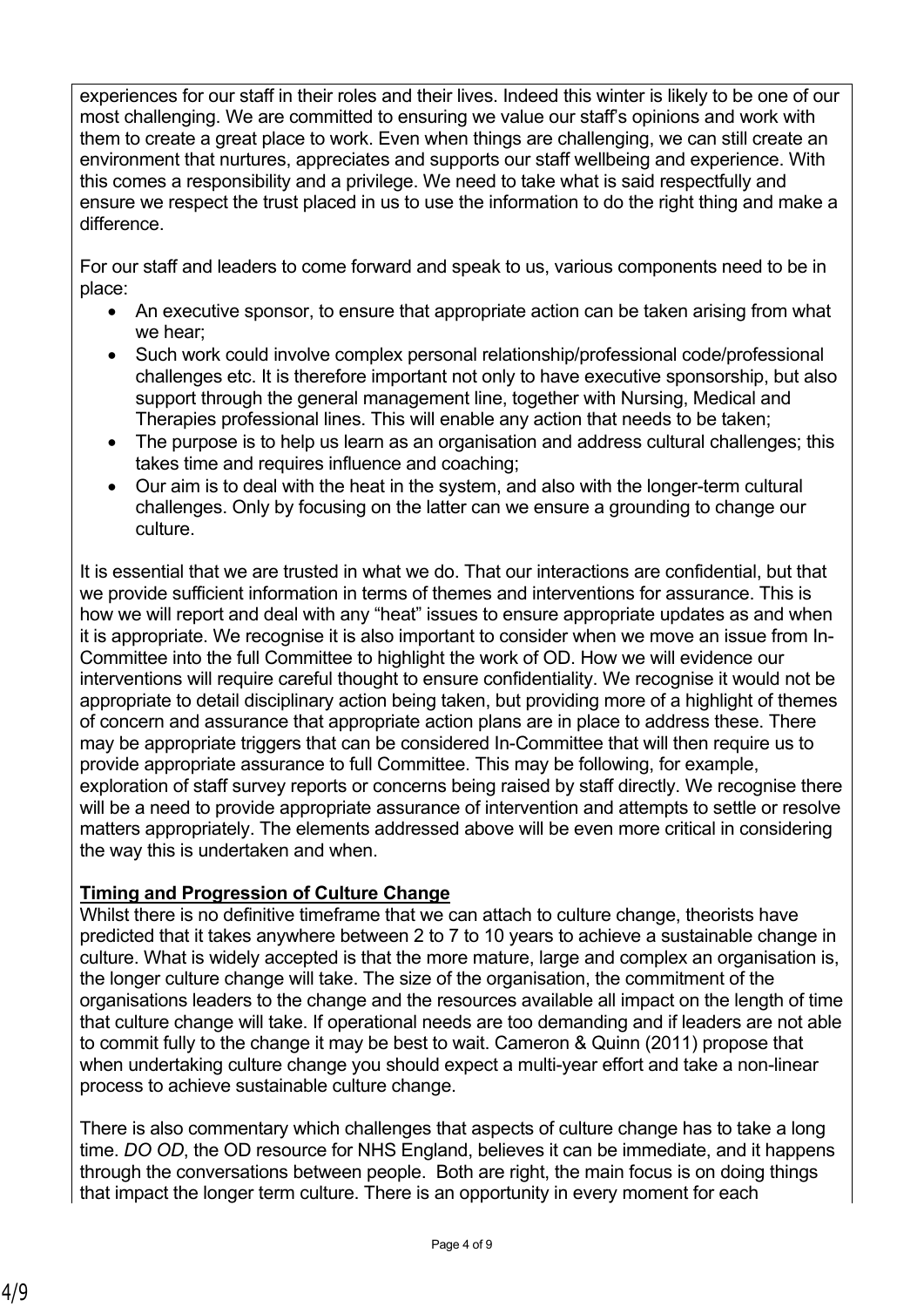conversation to be an OD intervention. Over time, these conversations change the perception and feel; attitude and beliefs about cultural norms.

Given the size and the complexity of our organisation, alongside the 'perfect storm' we are facing this winter, we may need to expect an evolution not a revolution. Significant change takes time, especially if we want to engage and involve people. We will see quick wins and some significant changes along the way, but people are loyal to existing culture not our change strategies. Kotter (2006) proposes that transformational change initiatives often fail as organisations fail to create a powerful enough guiding coalition. Success depends on a powerful coalition; in terms of titles, information and expertise, reputation and relationships. This coalition is required to grow over time to enable sustainable change to happen. Given the challenges facing our organisation at present, can we be sure that this guiding collation and the sense of urgency needed to initiate large scale change can be realistically obtained? Taking this into account, we are focused on incremental intervention where this is necessary and where we can align with our early adopters.

As Edgar Schein once said that 90% of our behaviour in organisations is driven by cultural rules, we do need to allow time for behaviours to change. It is worth remembering that behaviours do not become habits until they are proven to be durable over time and under different circumstances, it does take time to change ingrained behaviours, the conditions for behaviour change must be right and the organisation and people must be change ready. It is this reason that leadership capability will be focused on in year one. We need to tap into the potential of our leaders across our organisation to create culture change. One of our first year priorities will be on getting our leaders to recognise their roles as leaders of people, not only services.

# **System Pressures**

Culture change does not occur in a vacuum and it would be wrong to consider our current approach without reflecting the system challenges. This is having an impact on both our ability to progress some work we would like to, staff's willingness to raise matters and our ability to make long-term interventions. Our system is highly pressured and capacity to engage for both leadership and staff are challenged. We are recognising that staff are more anxious to raise concerns, matters are more challenging to address, time is needed to ensure the system is still managed and safe decisions taken. This will inevitably impact our ability to tell our culture change journey story, ability to do the work and any long term impact it may have.

The system challenges are having an inevitable impact. It is challenging our leadership and any programme of culture change. The fundamental strain on our systems, increased patient acuity and numbers and low levels of staffing will mean that basic needs for some staff cannot be met. Our focus needs to be on getting through winter. There is a risk of taking action in the context of culture change, for short-term fixes. Activity can be driven by a need to "do something", when it will not necessarily serve the needs of our staff right now. Indeed, such frenzied activity could be more detrimental than supportive for our staff in the long-term given current staff levels. We need to ensure a balance of short-term intervention support and longterm changes, to help manage capacity within the OD service.

There is an increased demand within existing OD resource capacity. We want to ensure we are absolutely focused on the work that will enable our culture change long term. It is likely that not being able to offer support when it is asked for could increase the risk of work-related stress, team dysfunction, etc. and this in turn could contribute to higher turnover or intention to quit. Our commissioning arrangements are seeking to manage work programmes by considering risk and need. We have created a commissioning space where all OD intervention requests are fed through. This allows the Heads of Service to have a review of need and risk. It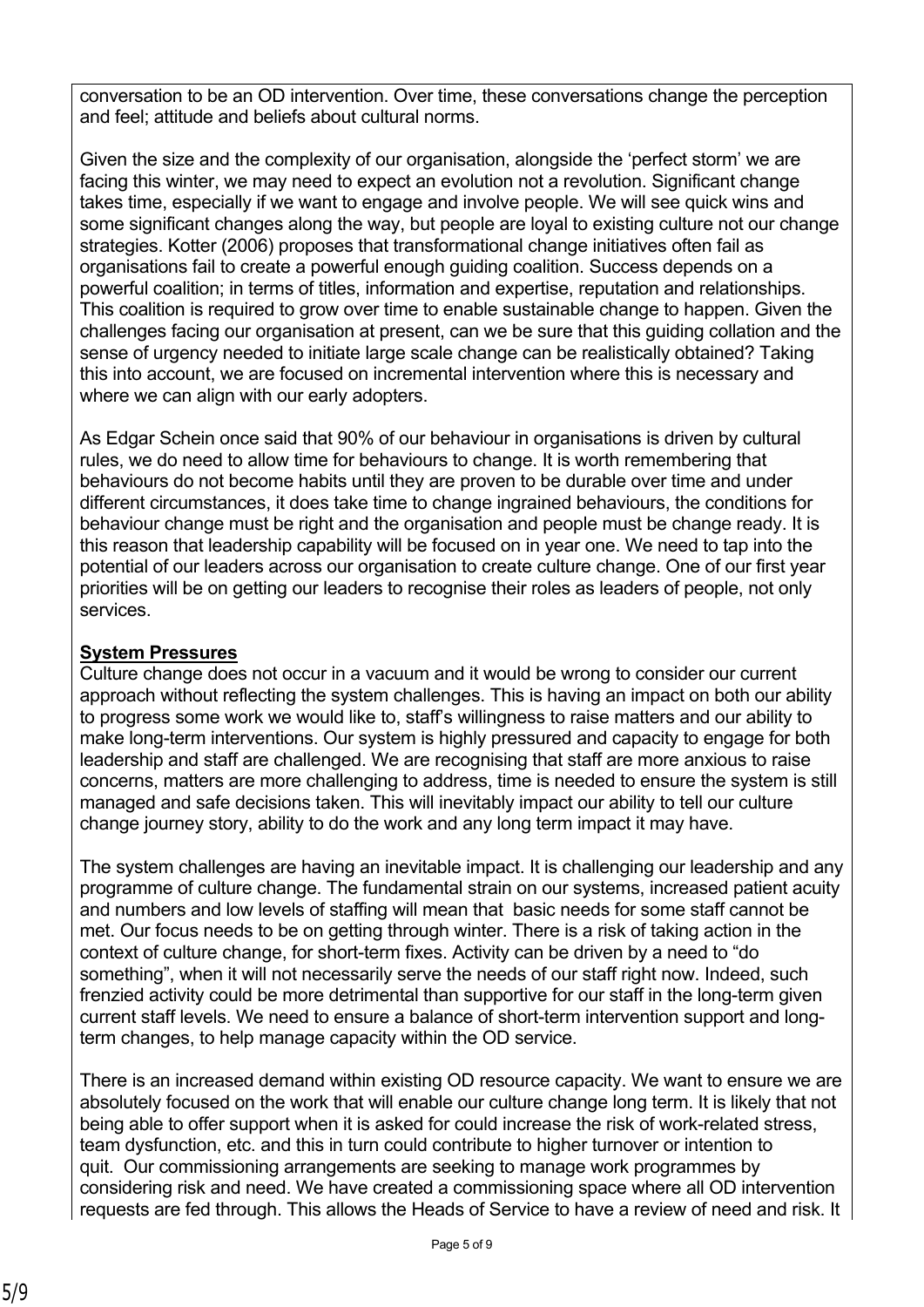also ensures appropriate Executive sponsorship for the work we do. Our Head of People and Organisation Effectiveness holds responsibility to ensure an overall strategic approach and that it impacts the longer term culture change goals as well as the here and now. In terms of meeting the needs in the system, there is a risk here that important needs go unmet due to capacity and demand, and this could increase turnover.

## **Cultural Challenges in Service Areas & Progression towards Organisational Health**

There are a number of areas across HDdUHB where significant challenges are presenting and these have been discussed at In-Committee in order to provide assurance that appropriate OD interventions are in place to support leaders and staff in those areas. It has been agreed that progression and impact reports will come through to the full Committee as and when the interventions have been completed.

We are making progress on our culture change journey. Recognising that culture change can take years to happen, it is already starting to show. Telling stories and conversations are important, as this is what starts and perpetuates culture change. We are already noticing some inspiring visions of hope:

- conversations are changing;
- compassionate behaviours are being used in some areas to ensure we focus on the right things;
- there is a greater willingness to talk about the difficult and challenging; and;
- teams are reaching out for help and support to address long standing issues associated with behaviours and relationships.

It is concerning that the voice of staff is being highlighted through anonymous letters and we need to focus on ensuring open dialogue about concerns. Retention is a concern and a separate programme of work is being developed to reduce turnover over the next 18 months. We know that our latest staff experience capture from our Discovery Report gives us a starting block to focus on, however there is a need for us to undertake more work to better understand how we retain our staff as a priority. This information will all help inform our people insights reports which will feed into developing our People Culture Plans for each service areas. We have started initial conversations with some of services (some are unable to do so due to capacity) to ensure a focused approach to co-creating our People Culture Plans with staff, leaders and staff-side, which will inform our actions moving forward.

Top level sponsorship from PODCC is important to ensure that the staff voice is taken seriously. However, there needs to be a balance around pace and expectation of resolution, i.e. a loose rein allowing the OD Team to do its work through the relationships of trust and credibility. Reflection space is critical to doing this right, and is therefore not a quick solution. It is incumbent upon us to ensure calmness in what we do and how we do it. The Committee is asked to have confidence in the framework we are establishing, to ensure this work can be undertaken.

### **Argymhelliad / Recommendation**

The People, Organisational Development & Culture Committee is asked to:

- 1. Note the Guiding Principles and the frameworks being developed to undertake this work;
- 2. Endorse the proposed way of working with the Committee;
- 3. Endorse the use of staff stories to bring to life the challenges being faced and why we are acting as we are; and
- 4. Endorse the approach that we will present a report to PODCC as we have a culture change story to tell, or a concern to raise to ensure more effective reporting.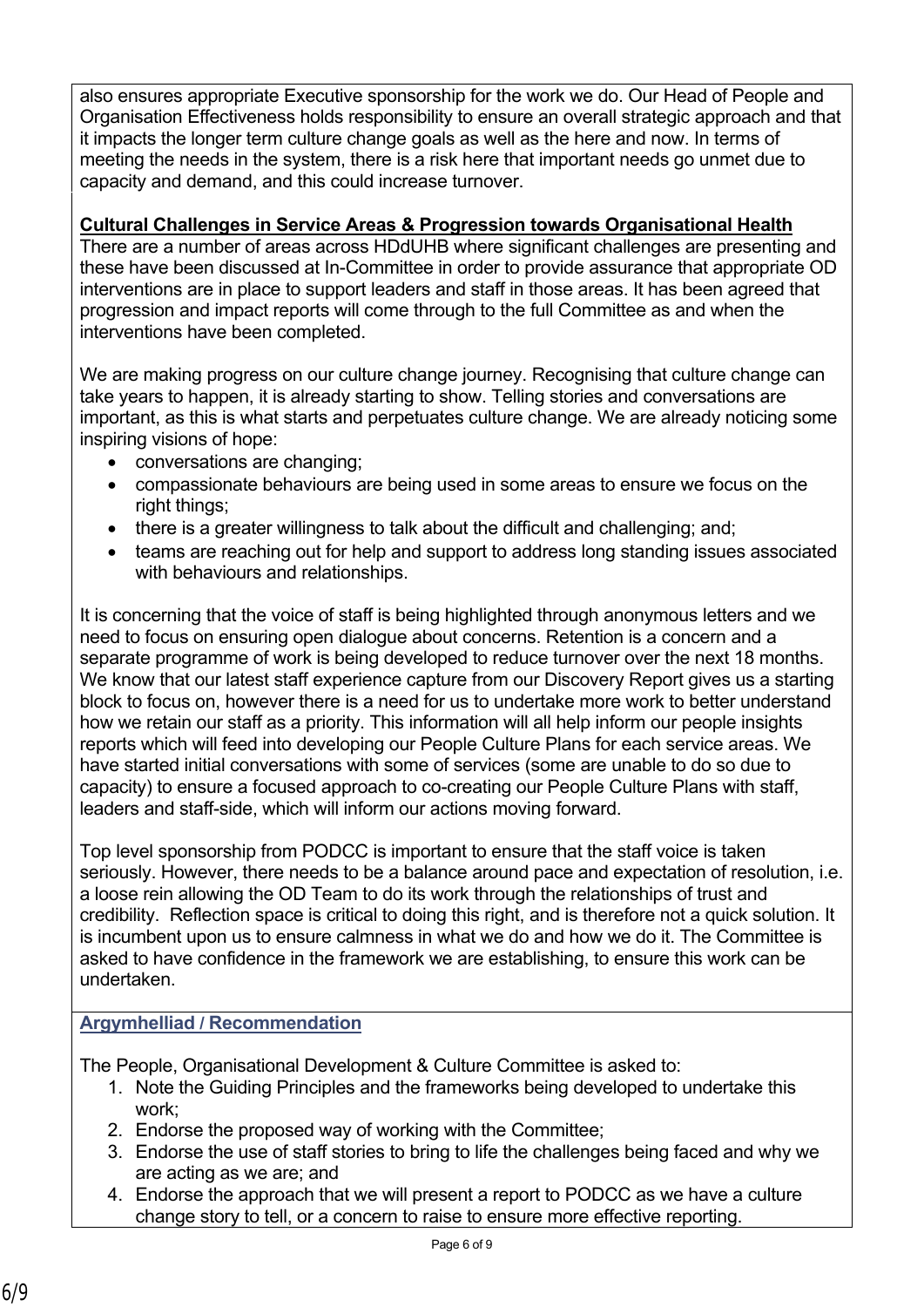| Amcanion: (rhaid cwblhau)<br><b>Objectives: (must be completed)</b>                                                                            |                                                                                                                                                                                                                                                                                                            |
|------------------------------------------------------------------------------------------------------------------------------------------------|------------------------------------------------------------------------------------------------------------------------------------------------------------------------------------------------------------------------------------------------------------------------------------------------------------|
| <b>Committee ToR Reference:</b><br>Cyfeirnod Cylch Gorchwyl y Pwyllgor:                                                                        | 3.3 Ensure robust mechanisms are in place to foster a<br>strong and high performance organisational culture of<br>effective leadership, innovation and continuous<br>improvement, in accordance with HDdUHB's values<br>and behaviour framework, future-proofed to ensure<br>their continuity and success. |
| Cyfeirnod Cofrestr Risg Datix a Sgôr<br>Cyfredol:<br>Datix Risk Register Reference and<br>Score:                                               | Not applicable                                                                                                                                                                                                                                                                                             |
| Safon(au) Gofal ac lechyd:<br>Health and Care Standard(s):                                                                                     | 7.1 Workforce                                                                                                                                                                                                                                                                                              |
| <b>Amcanion Strategol y BIP:</b><br><b>UHB Strategic Objectives:</b>                                                                           | 2. Working together to be the best we can be                                                                                                                                                                                                                                                               |
| <b>Amcanion Llesiant BIP:</b><br><b>UHB Well-being Objectives:</b><br><b>Hyperlink to HDdUHB Well-being</b><br><b>Objectives Annual Report</b> | 10. Not Applicable                                                                                                                                                                                                                                                                                         |

| <b>Gwybodaeth Ychwanegol:</b><br><b>Further Information:</b> |                                          |
|--------------------------------------------------------------|------------------------------------------|
| Ar sail tystiolaeth:                                         | Not applicable.                          |
| Evidence Base:                                               |                                          |
| <b>Rhestr Termau:</b>                                        | Contained within the body of the report. |
| <b>Glossary of Terms:</b>                                    |                                          |
| Partïon / Pwyllgorau â ymgynhorwyd                           | Not applicable.                          |
| ymlaen llaw y Sesiwn Y Pwyllgor - Y                          |                                          |
| Pwyllgor Diwylliant, Datblygu                                |                                          |
| Sefydliadol a Phobl:                                         |                                          |
| Parties / Committees consulted prior                         |                                          |
| to In Committee People,                                      |                                          |
| Organisational Development &                                 |                                          |
| <b>Culture Committee:</b>                                    |                                          |

| <b>Effaith: (rhaid cwblhau)</b><br>Impact: (must be completed) |                             |
|----------------------------------------------------------------|-----------------------------|
| <b>Ariannol / Gwerth am Arian:</b>                             | Not applicable.             |
| <b>Financial / Service:</b>                                    |                             |
| <b>Ansawdd / Gofal Claf:</b>                                   | Not applicable.             |
| <b>Quality / Patient Care:</b>                                 |                             |
| <b>Gweithlu:</b>                                               | Explicit within the report. |
| <b>Workforce:</b>                                              |                             |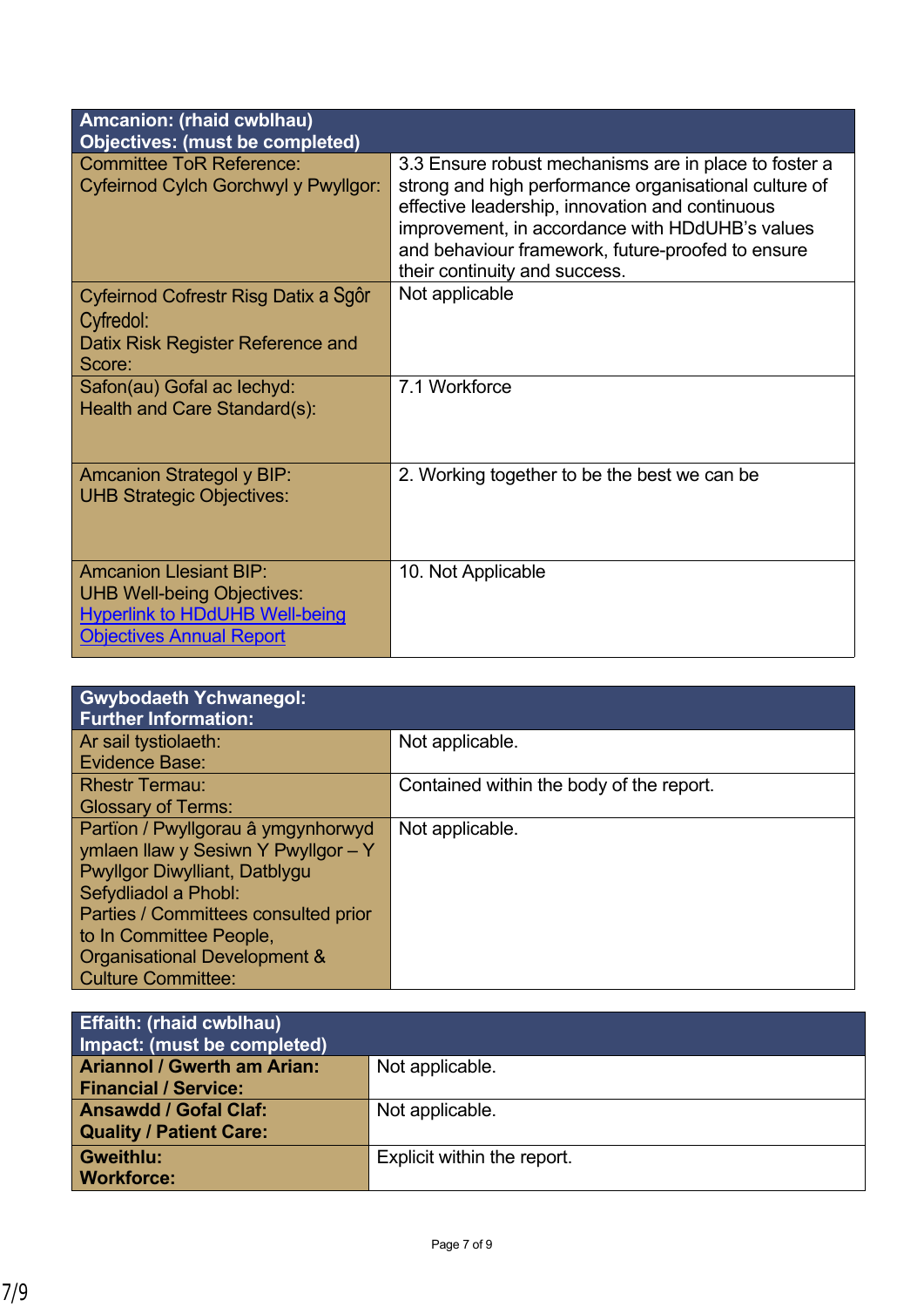| <b>Risg:</b><br><b>Risk:</b>            | Not applicable. |
|-----------------------------------------|-----------------|
| <b>Cyfreithiol:</b><br>Legal:           | Not applicable. |
| <b>Enw Da:</b><br><b>Reputational:</b>  | Not applicable. |
| <b>Gyfrinachedd:</b><br><b>Privacy:</b> | Not applicable. |
| Cydraddoldeb:<br><b>Equality:</b>       | Not applicable. |